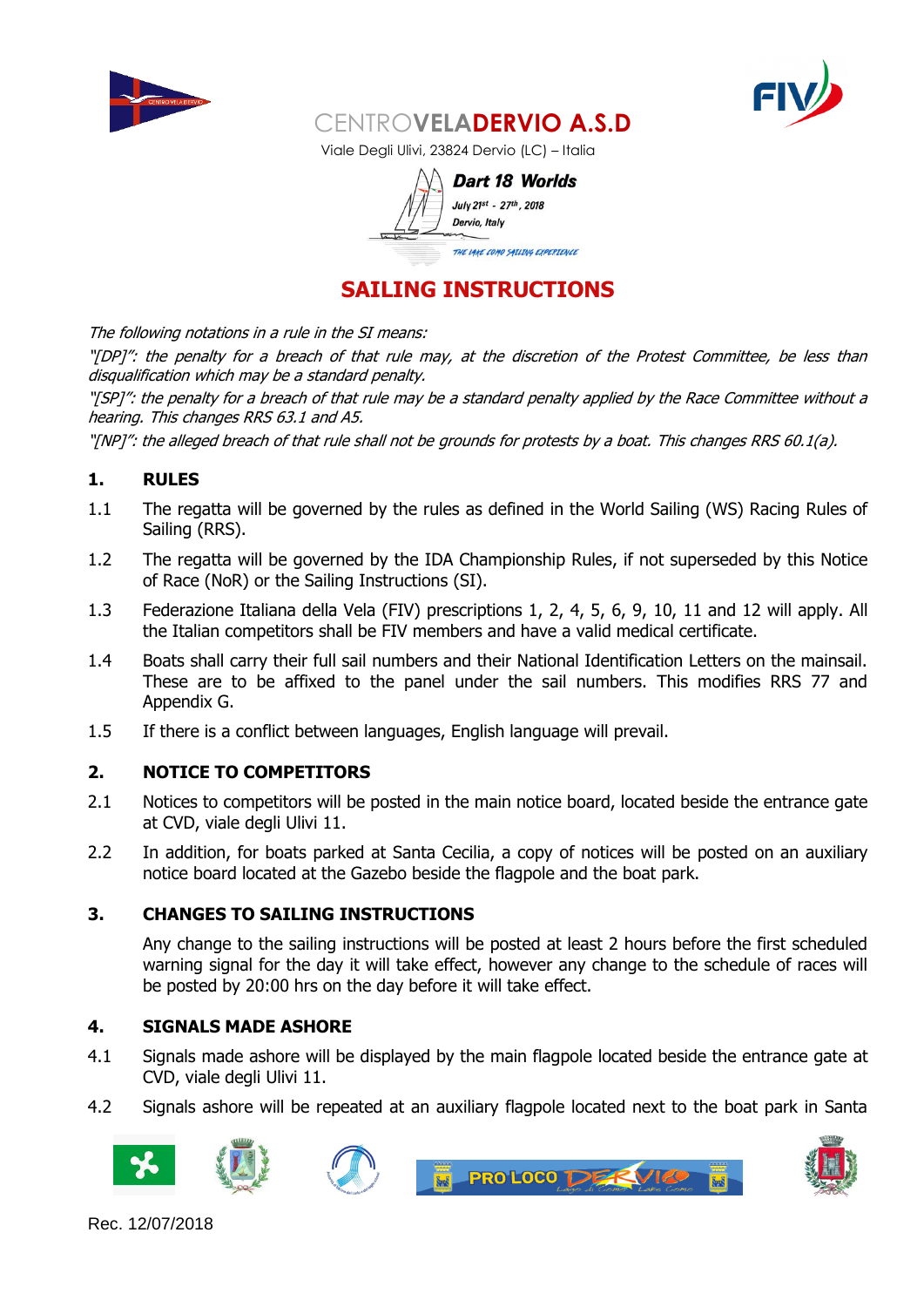



Viale Degli Ulivi, 23824 Dervio (LC) – Italia

Dart 18 Worlds July 21st - 27th, 2018 Dervio, Italy THE LAKE COMO SATLING EXPERTENCE

Cecilia.

4.3 When flag "AP" is displayed ashore, "1 minute" is replaced with "not less than 45 minutes" in the race Signal "AP". This changes the race signal "AP".

## **5. SCHEDULE OF RACES**

5.1 Schedule

| Saturday 21 <sup>st</sup> July  | 18:00 hrs OPENING CEREMONY at Boldona Park.                       |  |
|---------------------------------|-------------------------------------------------------------------|--|
| Sunday 22 <sup>nd</sup> July    | 12:30 hrs: "Only one lap Practice Race";                          |  |
|                                 | 13:00 hrs, races.                                                 |  |
| Monday 23rd July                | races                                                             |  |
| Tuesday 24th July               | races                                                             |  |
| Wednesday 25 <sup>th</sup> July | reserve day                                                       |  |
| Thursday 26 <sup>th</sup> July  | Races                                                             |  |
| Friday 27 <sup>th</sup> July    | Races                                                             |  |
|                                 | Prize Giving Ceremony to be held asap after races at Boldona Park |  |

- 5.2 Warning signal time for the first race of the day on July 23th and onwards is 12:30 hrs. Succeeding races will be started as soon as practicable after the finish of the previous race.
- 5.3 No warning signal will be made after 16:00 hrs on the last racing day.
- 5.4 2 races are scheduled each day. A third race may be sailed in accordance with Rule 6(e) of the IDA Championship Rules.
- 5.5 The Race Committee, where necessary, may reschedule the race program at its sole discretion.
- 5.6 To alert boats that a race or sequence of races will begin soon, the orange starting line flag will be displayed with one sound at least five (5) minutes before a warning signal is made.

## **6. CLASS FLAG**

Class flag will be a white flag with the Dart class emblem on it.

## **7. RACING AREA**

Appendix 1 shows the location of the racing area.

#### **8. THE COURSES**

- 8.1 The diagrams in Appendix 2 show the course, including the order in which marks are to be rounded or passed and the side on which each mark is to be left. This changes Rule 7(b) of the IDA Championship Rules.
- 8.2 Courses may be shortened in accordance to RRS 32.2 but not before the completion of the









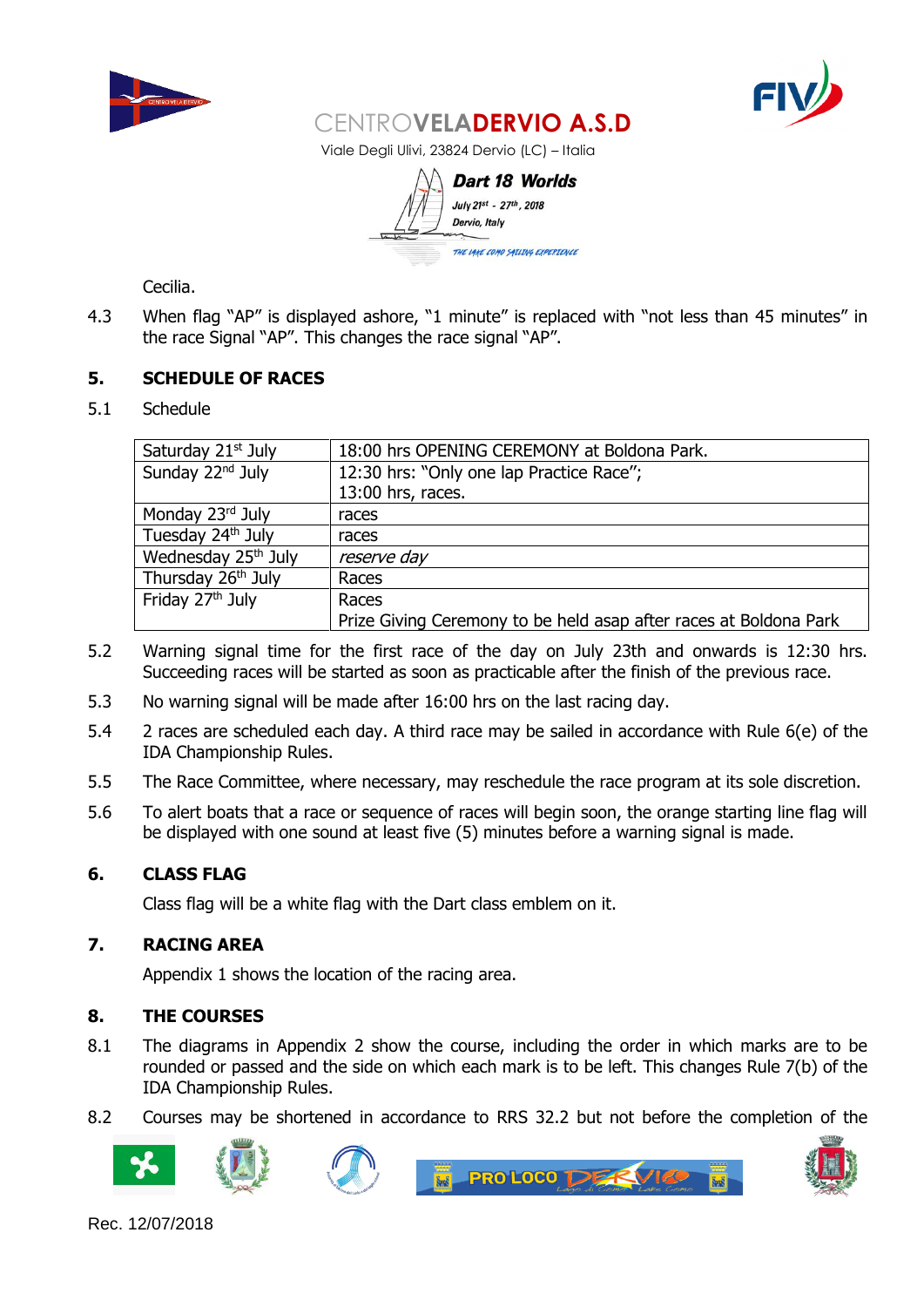



Viale Degli Ulivi, 23824 Dervio (LC) – Italia

**Dart 18 Worlds** July 21st - 27th, 2018 Dervio, Italy THE LAKE COMO SATLING EXPERTENCE

fourth leg.

8.3 The legs of the course will not be changed after the preparatory signal. This changes RRS 33.

## **9. MARKS**

- 9.1 Marks 1,1a, 2s&2p, s1 will be inflatable cylindrical yellow buoys.
- 9.2 The starting and finishing marks will be RC committee vessels at one end and RC committee vessels or inflatable orange cylindrical buoys at the other end.

## **10. THE START**

- 10.1 Race will be started by using RRS 26.
- 10.2 The starting line will be between a staff displaying an orange flag on the RC vessel at the starboard end and either: a) the course side of the port end inflatable starting mark "s1" or b) a staff displaying an orange flag on the RC vessel at port end.
- 10.3 A boat that does not start within 4 minutes after the starting signal will be scored DNS without a hearing. This change RRS A4 and A5.

## **11. CHANGE OF THE NEXT LEG OF THE COURSE**

See SI 8.3

## **12. THE FINISH**

The finish line will be between a staff displaying an orange flag on the RC vessel and the course side of the nearby inflatable orange cylindrical buoy.

## **13. PENALTY SYSTEM**

RRS 44.1 is changed so that the Two-Turns Penalty is replaced by the One-Turn Penalty.

## **14. TIME LIMITS AND TARGET TIMES**

14.1 Time limits and target times are as follow:

| time limit  | Mark 1 time limit | target time |
|-------------|-------------------|-------------|
| 120 minutes | 20 minutes        | 60 minutes  |

- 14.2 If no boat has passed Mark 1 within the Mark 1 time limit the race will be abandoned.
- 14.3 Failure to meet the target time will not be grounds for redress. This change RRS 62.1(a).
- 14.4 Boats failing to finish less than 30 minutes after the first boat sailing the course finishes will be









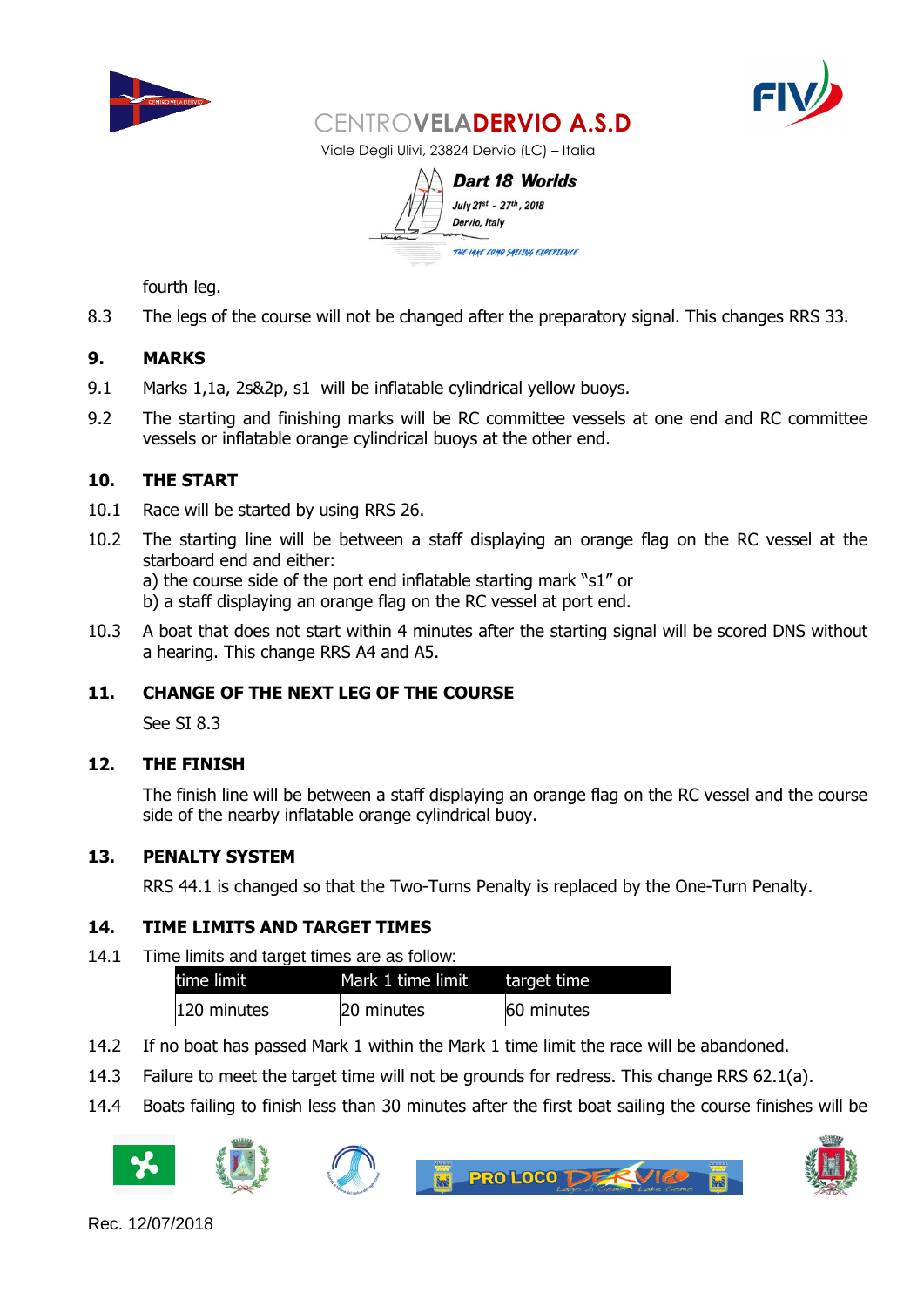



Viale Degli Ulivi, 23824 Dervio (LC) – Italia

**Dart 18 Worlds** July 21st - 27th, 2018 Dervio, Italy THE LAKE COMO SATLING EXPERIENCE

scored DNF without a hearing. This change RRS 35, A4 and A5.

## **15. PROTEST AND REQUESTS FOR REDRESS**

- 15.1 Protest forms are available at the race office at the CVD and in Santa Cecilia. Protests and requests for redress or reopening shall be delivered there within the appropriate time limits.
- 15.2 The protest time limit is 60 minutes after the last boat has finished the last race of the day or the RC signals no more racing today, whichever is later.
- 15.3 Notices will be posted, on both Notices Boards, no later than 30 minutes after the protest time limit to inform competitors of hearings in which they are parties or named as witnesses. Hearings will be held in the protest room, located at CVD.
- 15.4 Notices of protests by the RC, Technical Committee or International Jury will be posted to inform boats under RRS 61.1(b) on both Notices Boards.
- 15.5 On the last scheduled day of racing a request for redress based on an International Jury decision shall be delivered no later than 30 minutes after the decision was posted. This changes RRS 62.2.
- 15.6 An International Jury will be appointed. Decisions of the International Jury will be final as stipulated in RRS 70.5.

## **16. SCORING**

- 16.1 Appendix A, Low point system, will apply.
- 16.2 The Championship consists of a series of ten (10) races.
- 16.3 Four (4) completed races are required to constitute the Championship series.
- 16.4 When five (5) or more races have been completed, a boat's series will be the total of her race scores excluding her worst score.
- 16.5 When nine (9) or more races have been completed, a boat's series will be the total of her race scores excluding her two worst scores.

## **17. SAFETY REGULATIONS**

- 17.1 Competitors shall wear personal flotation devices all time when afloat, except briefly, while changing or adjusting clothing. This changes RRS 40 and preamble part 4.
- 17.2 Boats which do not leave the harbour shall inform the RC promptly. [NP] [SP]
- 17.3 A boat that retires from a race shall notify the RC as soon as possible. [NP] [SP]
- 17.4 Before leaving shore to race on each scheduled racing day, a crew member shall personally sign out on the required form. [NP][SP]









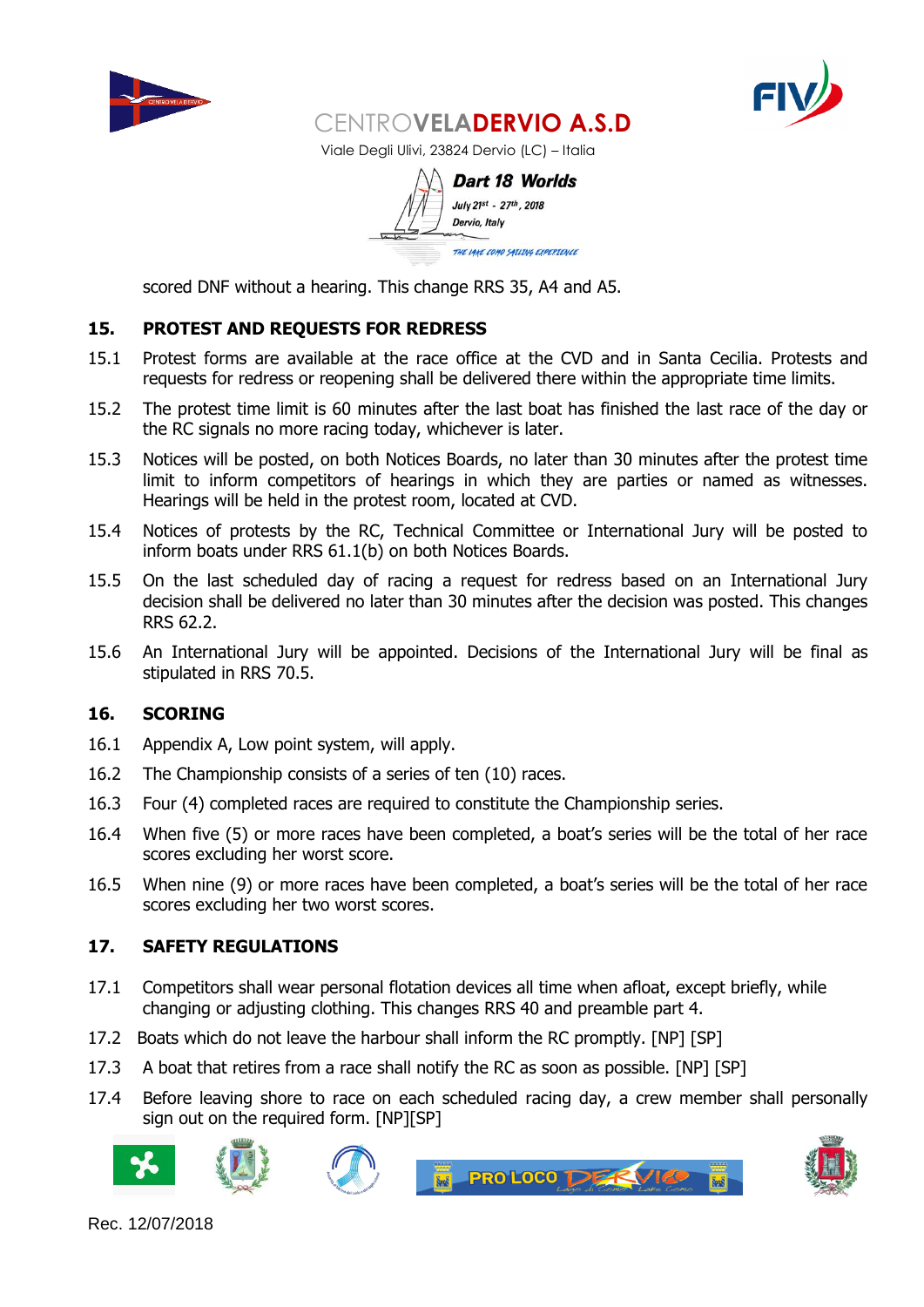



Viale Degli Ulivi, 23824 Dervio (LC) – Italia

**Dart 18 Worlds** July 21st - 27th, 2018 Dervio, Italy THE LAKE COMO SATLING EXPERIENCE

17.5 Within 30 minutes after returning ashore a crew member shall personally sign in on the required form. [NP][SP]

## **18. REPLACEMENT OF CREW OR EQUIPMENT**

- 18.1 Substitution of competitors will not be allowed without prior written approval of the RC.
- 18.2 Substitution of damaged or lost equipment will not be allowed unless authorized by RC or Technical Committee. Requests for substitution shall be made to the committee at the first reasonable opportunity [DP]

#### **19. EQUIPMENT AND MEASUREMENT CHECKS**

- 19.1 Boats must pass scrutineering before the start of the event.
- 19.2 On the water, a boat can be instructed by a member of the Race Committee or the Technical Committee to proceed immediately to a designated area for inspection.
- 19.3 Ashore, equipment may be inspected or measured at any time.

#### **20. IDENTIFICATION (DP)**

Boats shall display bow numbers provided by the Organising Authority (NoR 2). The stickers shall be fixed on the outside of both hulls as illustrated on the separate instruction provided at registration.

#### **21. OFFICIAL BOATS**

Each Official boat will be marked with the official flag of the CVD Safety ribs will be identified by a black **S** letter (alphabetic letter) on white ground.

#### **22. SUPPORT BOATS [DP]**

- 22.1 Team leaders, coaches and other support person shall be stay outside areas where boats are racing from the time of the preparatory signal until all boats have finished or retired or the RC signal a postponement, general recall or abandonment. [NP]
- 22.2 Support boats shall be identified as per NoR 13.
- 22.3 All boats connected with the support persons that infringe this rule, can be disqualified or given other penalties at the discretion of the International Jury in accordance with rule 64.4(b).

## **23. TRASH DISPOSAL**

Trash may be placed aboard support or official boats.

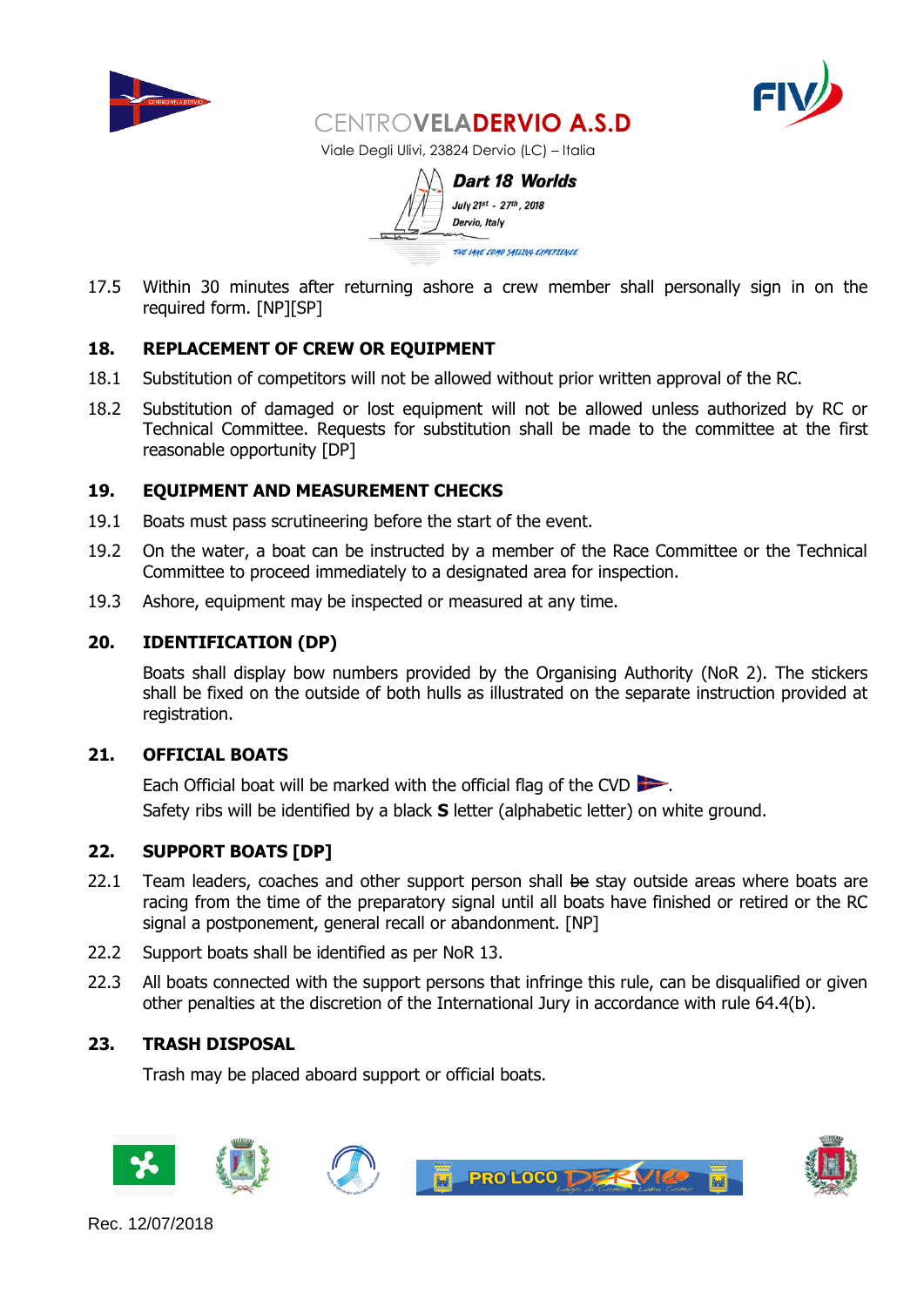



Viale Degli Ulivi, 23824 Dervio (LC) – Italia

**Dart 18 Worlds** July 21st - 27th, 2018 Dervio, Italy THE LAKE COMO SAILING EXPERIENCE

## **24. RADIO and MOBILE PHONE COMMUNICATION (DP)**

Except in an emergency, a boat shall neither make radio transmissions while racing nor receive radio communications not available to all boats. This restriction also applies to mobile phones.

#### **25. PRIZES**

See NoR 16.

#### **26. INSURANCE**

See NoR 17.

#### **27. DISCLAIMER OF LIABILITY**

Competitors attend the regatta entirely at their own risk as specified in Rule 4, Decision to Race. The Organizing Authority will not accept any liability for material damage, personal injury, or death sustained in conjunction with, prior to, during or after the regatta.







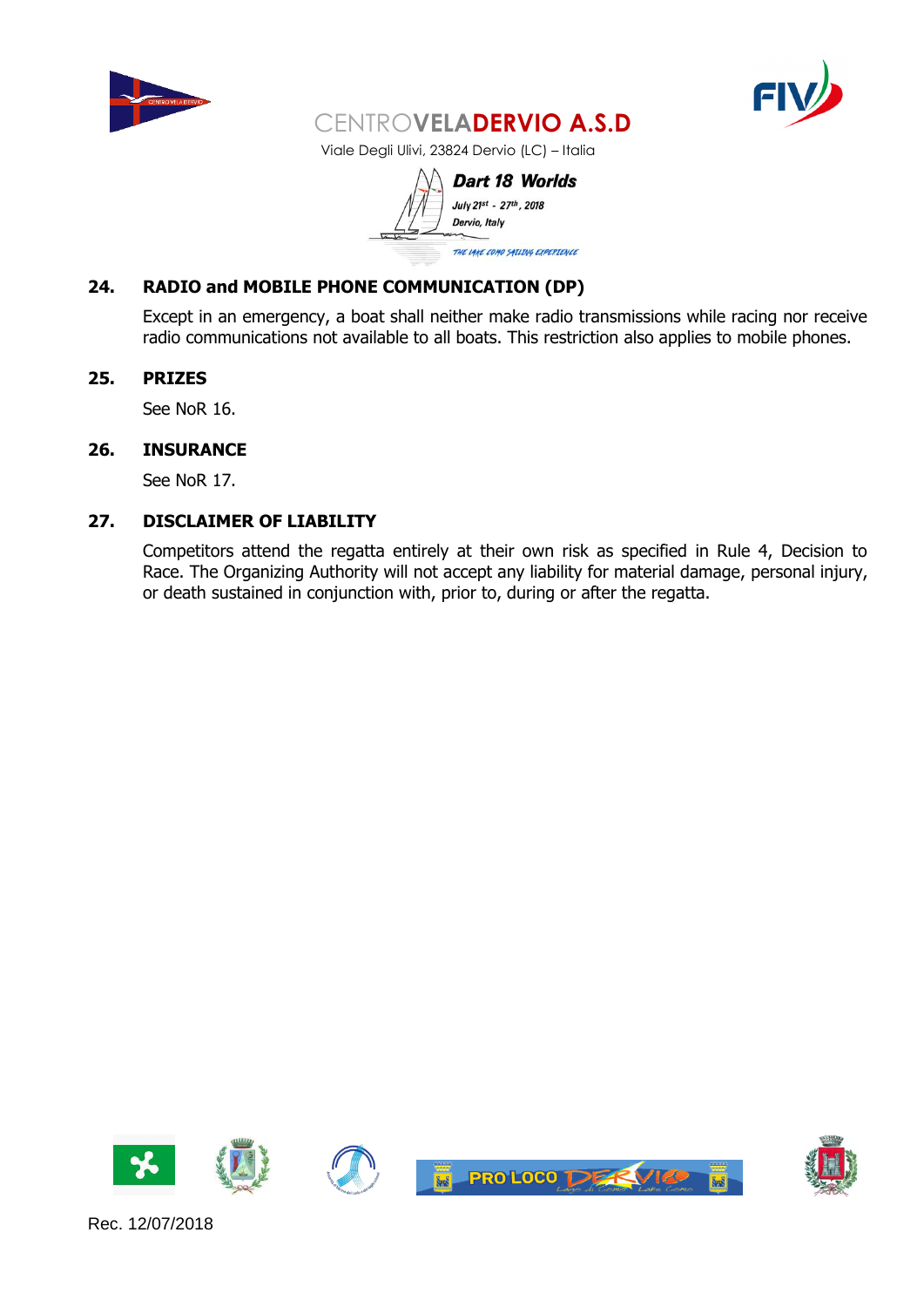



Viale Degli Ulivi, 23824 Dervio (LC) – Italia



**APPENDIX 1** Racing Area